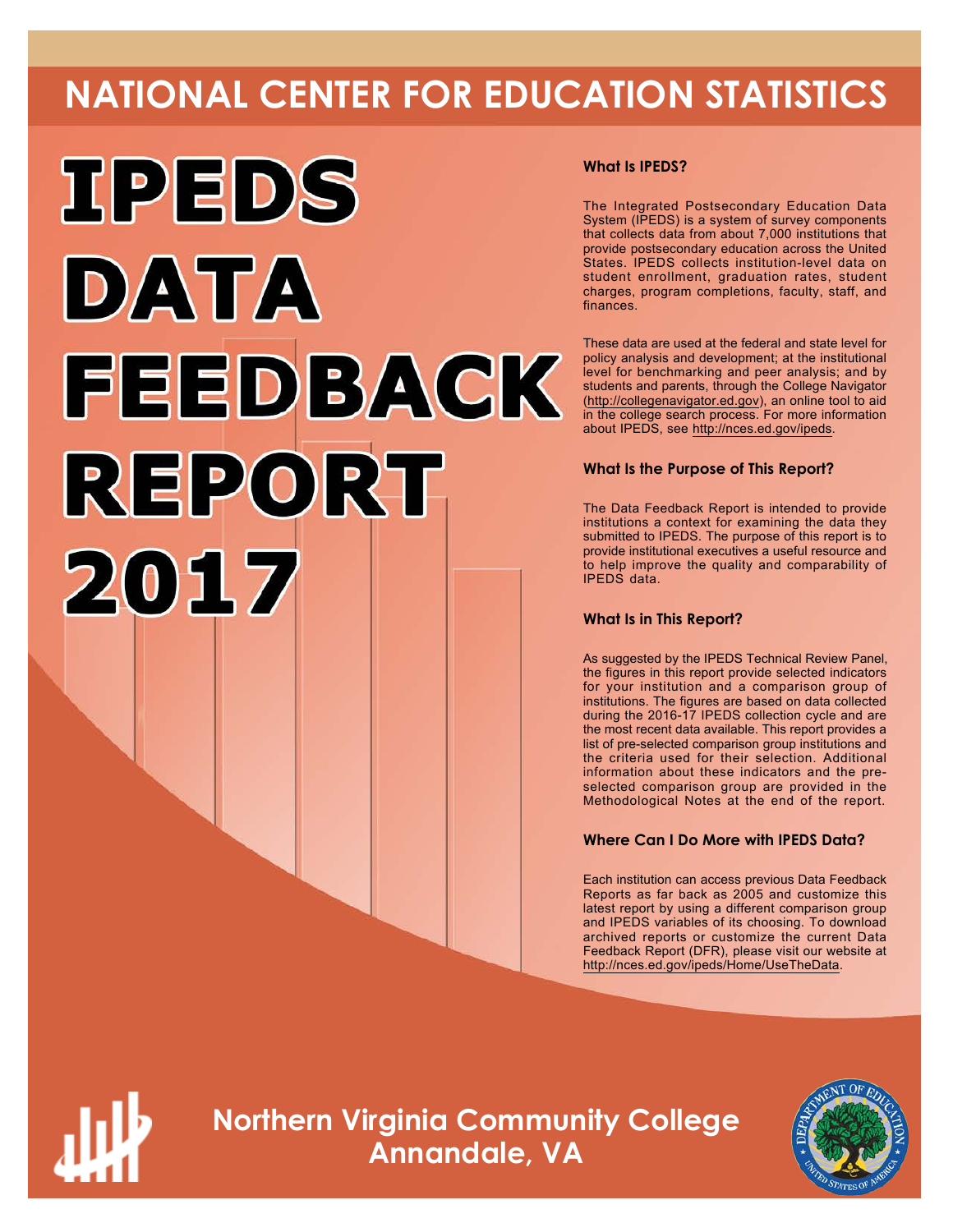# **COMPARISON GROUP**

Comparison group data are included to provide a context for interpreting your institution's statistics. If your institution did not define a custom comparison group for this report by July 14, 2017 NCES selected a comparison group for you. (In this case, the characteristics used to define the comparison group appears below.) The Customize Data Feedback Report functionality on the IPEDS Data Center at this provided link [\(http://nces.ed.gov/ipeds/datacenter/\)](http://nces.ed.gov/ipeds/datacenter/) can be used to reproduce the figures in this report using different peer groups.

The custom comparison group chosen by Northern Virginia Community College includes the following 14 institutions:

- Austin Community College District (Austin, TX)
- Central Piedmont Community College (Charlotte, NC)
- City College of San Francisco (San Francisco, CA)
- Community College of Allegheny County (Pittsburgh, PA)
- Community College of Denver (Denver, CO)
- Cuyahoga Community College District (Cleveland, OH)
- Houston Community College (Houston, TX)
- Lone Star College System (The Woodlands, TX)
- Miami Dade College (Miami, FL)
- Montgomery College (Rockville, MD)
- Pima Community College (Tucson, AZ)
- Portland Community College (Portland, OR)
- Tidewater Community College (Norfolk, VA)
- Valencia College (Orlando, FL)

#### **The figures in this report have been organized and ordered into the following topic areas:**

| 1) Admissions (only for non-open-admissions schools) | [No charts applicable]             |                |
|------------------------------------------------------|------------------------------------|----------------|
| 2) Student Enrollment                                | Fig. 1 and 2                       | Pg. 3          |
| 3) Awards                                            | Fig. 3                             | Pq. 3          |
| 4) Charges and Net Price                             | Fig. 4 and $5$                     | Pg. 4          |
| 5) Student Financial Aid                             | Fig. 6, 7, 8 and 9                 | Pg. 4 and 5    |
| 6) Military Benefits*                                | [No charts applicable]             |                |
| 7) Retention and Graduation Rates                    | Fig. 10, 11, 12, 13, 14, 15 and 16 | Pg. 5, 6 and 7 |
| 8) Finance                                           | Fig. 17 and 18                     | Pg. 8          |
| 9) Staff                                             | Fig. 19 and 20                     | Pg. 8          |
| 10) Libraries*                                       | [No charts applicable]             |                |

\*These figures only appear in customized Data Feedback Reports (DFR), which are available through Use the Data portal on the IPEDS website.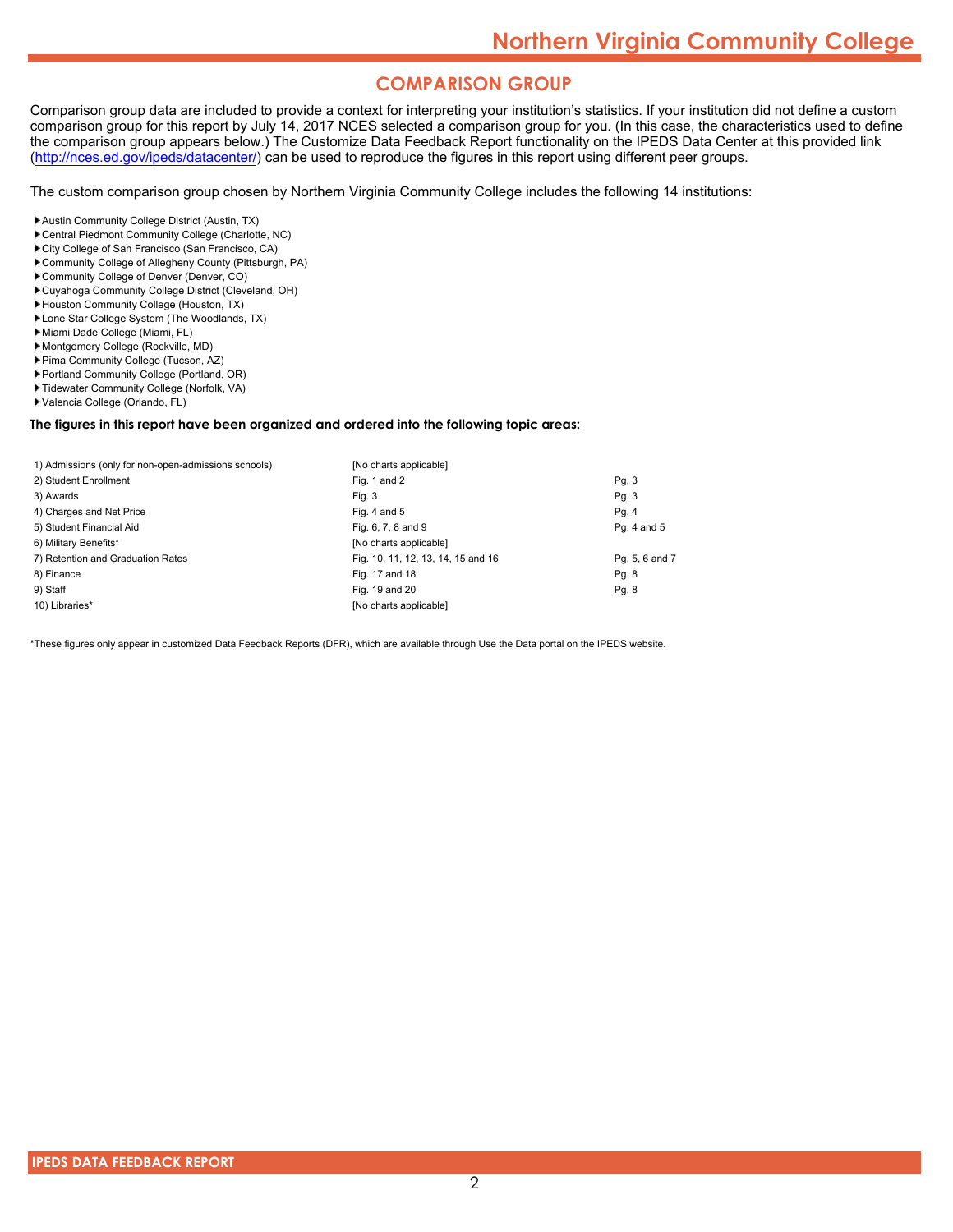



NOTE: For more information about disaggregation of data by race and ethnicity, see the Methodological Notes. Median values for the comparison group will not add to 100%. See "Use of Median Values for Comparison Group" for how median values are determined. N is the number of institutions in the comparison group. SOURCE: U.S. Department of Education, National Center for Education Statistics, Integrated Postsecondary Education Data System (IPEDS): Spring 2017, Fall Enrollment component.

#### **Figure 2. Unduplicated 12-month headcount (2015-16), total FTE enrollment (2015-16), and full- and part-time fall enrollment (Fall 2016)**

#### **Figure 3. Number of subbaccalaureate degrees and certificates awarded, by level: 2015-16**



NOTE: For details on calculating full-time equivalent (FTE) enrollment, see Calculating FTE in the Methodological Notes. N is the number of institutions in the comparison group. SOURCE: U.S. Department of Education, National Center for Education Statistics, Integrated Postsecondary Education Data System (IPEDS): Fall 2016, 12-month Enrollment component and Spring 2017, Fall Enrollment component.



**The Comparison Group Median (N=14)** Comparison Group Median (N=14) NOTE: N is the number of institutions in the comparison group.

SOURCE: U.S. Department of Education, National Center for Education Statistics, Integrated Postsecondary Education Data System (IPEDS): Fall 2016, Completions component.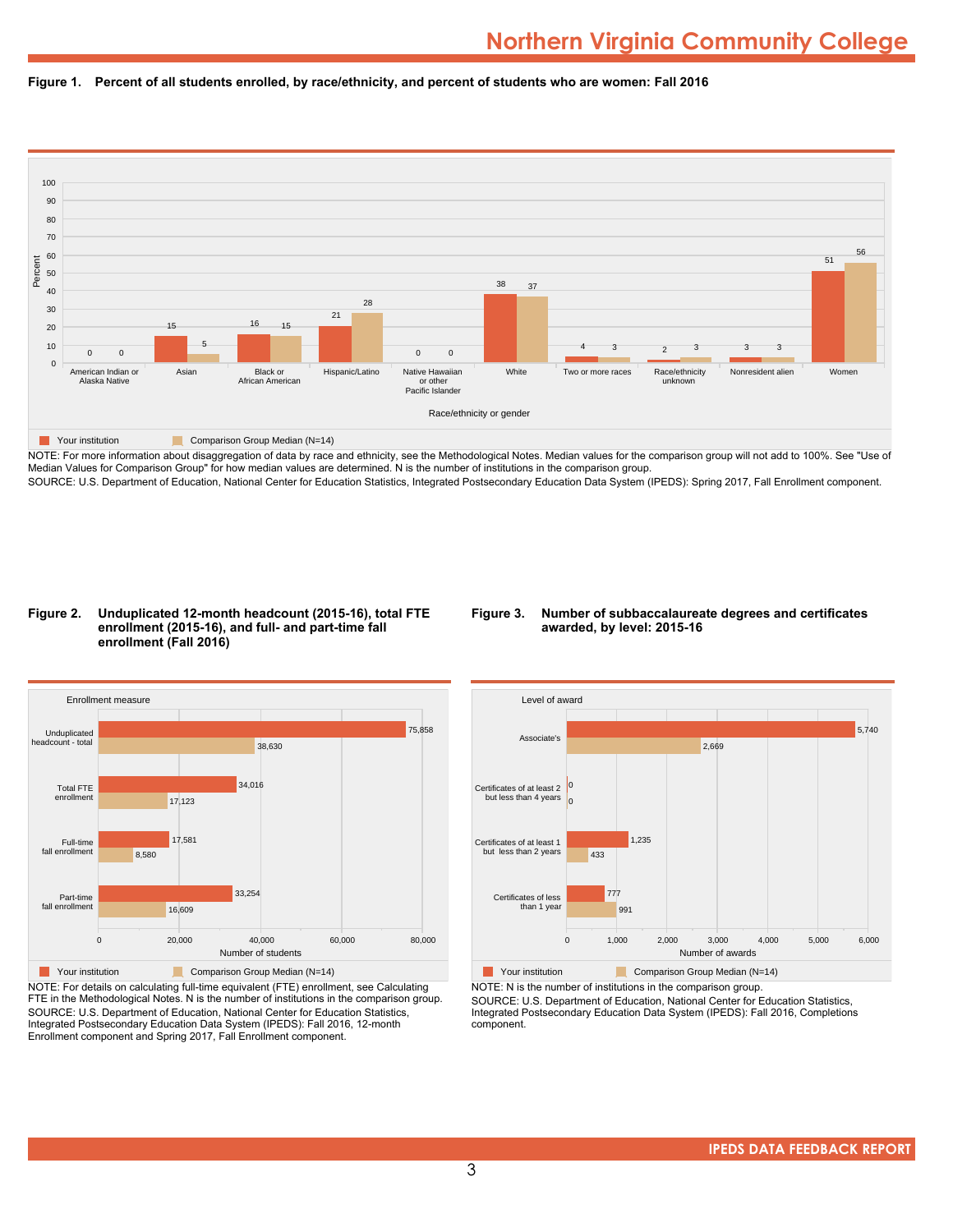**Figure 4. Academic year tuition and required fees for full-time, first -time degree/certificate-seeking undergraduates: 2013-14 to 2016-17**



NOTE: The tuition and required fees shown here are the lowest reported from the categories of in-district, in-state, and out-of-state. N is the number of institutions in the comparison group.

SOURCE: U.S. Department of Education, National Center for Education Statistics, Integrated Postsecondary Education Data System (IPEDS): Fall 2016, Institutional Characteristics component.

**Figure 6. Percent of full-time, first-time degree/certificate-seeking undergraduate students who were awarded grant or scholarship aid from the federal government, state/local government, or the institution, or loans, by type of aid: 2015-16**



NOTE: Any grant aid above includes grant or scholarship aid awarded from the federal government, state/local government, or the institution. Federal grants includes Pell grants and other federal grants. Any loans includes federal loans and other loans awarded to students. For details on how students are counted for financial aid reporting, see Cohort Determination in the Methodological Notes. N is the number of institutions in the comparison group.

SOURCE: U.S. Department of Education, National Center for Education Statistics, Integrated Postsecondary Education Data System (IPEDS): Winter 2016-17, Student Financial Aid component.





NOTE: Average net price is for full-time, first-time degree/certificate-seeking undergraduate students and is generated by subtracting the average amount of federal, state/local government, and institutional grant and scholarship awarded aid from the total cost of attendance. Total cost of attendance is the sum of published tuition and required fees, books and supplies, and the average room and board and other expenses. For details, see the Methodological Notes. N is the number of institutions in the comparison group.

SOURCE: U.S. Department of Education, National Center for Education Statistics, Integrated Postsecondary Education Data System (IPEDS): Fall 2016, Institutional Characteristics component and Winter 2016-17, Student Financial Aid component.





**The Comparison Group Median**<br> **Comparison Group Median** 

NOTE: Any grant aid above includes grant or scholarship aid awarded from the federal government, state/local government, or the institution. Federal grants includes Pell grants and other federal grants. Any loans includes federal loans and other loans awarded to students. Average amounts of aid were calculated by dividing the total aid awarded by the total number of recipients in each institution. N is the number of institutions in the comparison group. Medians are not reported for comparison groups with less than three values.

SOURCE: U.S. Department of Education, National Center for Education Statistics, Integrated Postsecondary Education Data System (IPEDS): Winter 2016-17, Student Financial Aid component.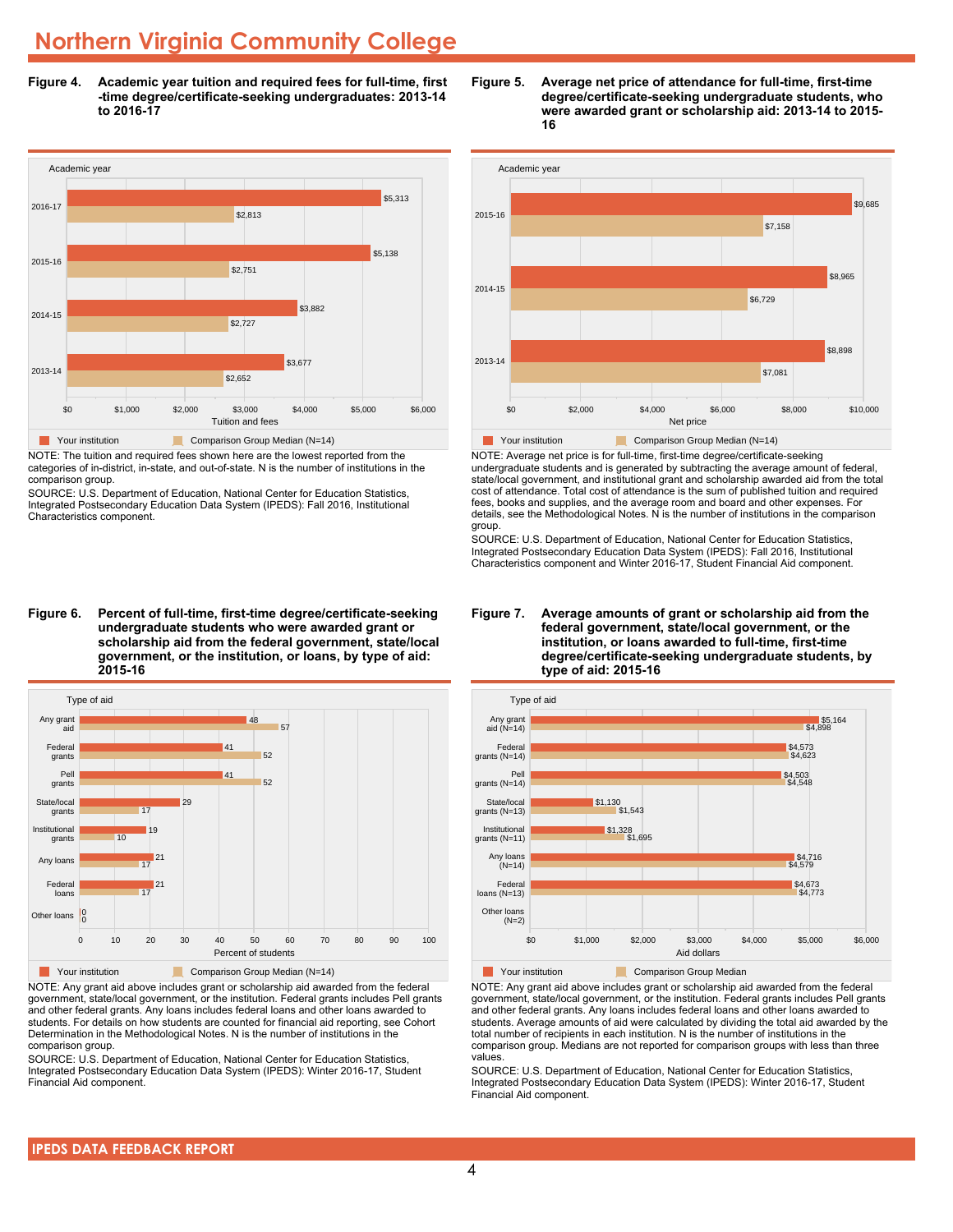**Figure 8. Percent of all undergraduates awarded aid, by type of aid: 2015-16**

**Figure 9. Average amount of aid awarded to all undergraduates, by type of aid: 2015-16**



NOTE: Any grant aid above includes grant or scholarship aid awarded from the federal government, state/local government, the institution, or other sources. Federal loans includes only federal loans awarded to students. N is the number of institutions in the comparison group.

SOURCE: U.S. Department of Education, National Center for Education Statistics, Integrated Postsecondary Education Data System (IPEDS): Winter 2016-17, Student Financial Aid component.



NOTE: Any grant aid above includes grant or scholarship aid from the federal government, state/local government, the institution, or other sources. Federal loans includes federal loans to students. Average amounts of aid were calculated by dividing the total aid awarded by the total number of recipients in each institution. N is the number of institutions in the comparison group.

SOURCE: U.S. Department of Education, National Center for Education Statistics, Integrated Postsecondary Education Data System (IPEDS): Winter 2016-17, Student Financial Aid component.

#### **Figure 10. Retention rates of full-time, first time degree/certificate seeking students: Fall 2015 cohort**



NOTE: Retention rates are measured from the fall of first enrollment to the following fall. Academic reporting institutions report retention data as of the institution's official fall reporting date or as of October 15, 2015. Program reporters determine the cohort with enrollment any time between August 1-October 31, 2015 and retention based on August 1, 2016. For more details, see the Methodological Notes. N is the number of institutions in the comparison group.

SOURCE: U.S. Department of Education, National Center for Education Statistics, Integrated Postsecondary Education Data System (IPEDS): Spring 2017, Fall Enrollment component.

#### **Figure 11. Graduation and transfer-out rates of full-time, first-time degree/certificate-seeking undergraduates within 150% of normal time to program completion: 2013 cohort**



NOTE: Graduation rate cohort includes all full-time, first-time degree/certificate-seeking undergraduate students. Graduation and transfer-out rates are the Student Right-to-Know rates. Only institutions with mission to prepare students to transfer are required to report transfer out. For more details, see the Methodological Notes. N is the number of institutions in the comparison group.

SOURCE: U.S. Department of Education, National Center for Education Statistics, Integrated Postsecondary Education Data System (IPEDS): Winter 2016-17, Graduation Rates component.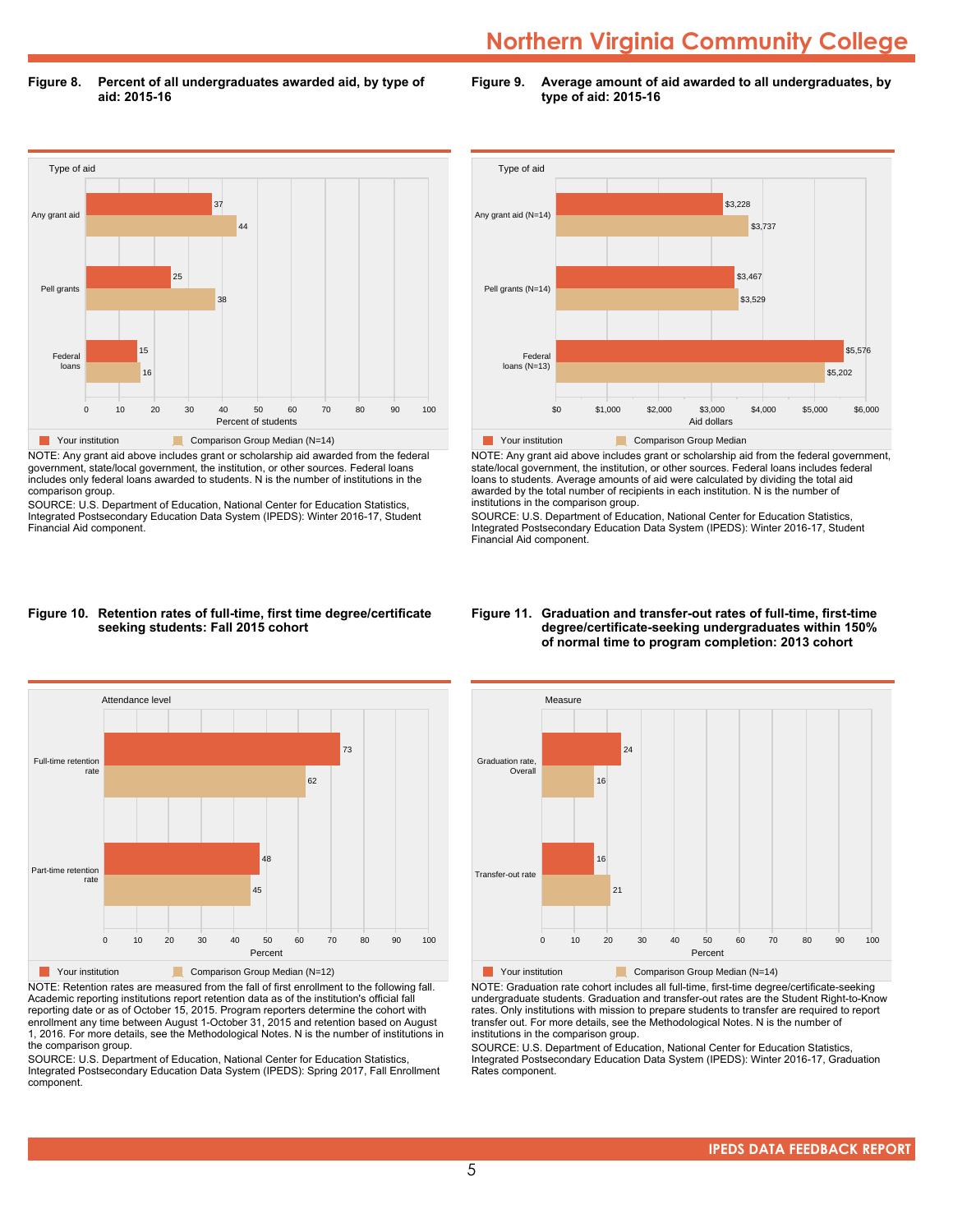**Figure 12. Graduation rates of full-time, first-time degree/certificate-seeking undergraduates within 150% of normal time to program completion, by race/ethnicity: 2013 cohort**



NOTE: For more information about disaggregation of data by race and ethnicity, see the Methodological Notes. The graduation rates are the Student Right-to-Know (SRK) rates. Median values for the comparison group will not add to 100%. N is the number of institutions in the comparison group.

SOURCE: U.S. Department of Education, National Center for Education Statistics, Integrated Postsecondary Education Data System (IPEDS): Winter 2016-17, Graduation Rates component.

#### **Figure 13. Graduation rates of full-time, first-time degree/certificateseeking undergraduates within normal time, and 150% and 200% of normal time to completion: 2012 cohort**

#### **Figure 14. Graduation rates of full-time, first-time degree/certificateseeking undergraduates within 150% of normal time to program completion, by financial aid type: 2013 cohort**



NOTE: The 150% graduation rate is the Student Right-to-Know (SRK) rates; the Normal time and 200% rates are calculated using the same methodology. For details, see the Methodological Notes. N is the number of institutions in the comparison group. SOURCE: U.S. Department of Education, National Center for Education Statistics, Integrated Postsecondary Education Data System (IPEDS): Winter 2016-17, 200% Graduation Rates component.



NOTE: Graduation rate cohort includes all full-time, first-time degree/certificate-seeking undergraduate students. Data were collected on those students, who at entry of the cohort, were awarded a Pell Grant and students who were awarded a Subsidized Stafford loan, but did not receive a Pell Grant. Graduation rates are the Student Right-to-Know rates. Only institutions with mission to prepare students to transfer are required to report transfer out. For more details, see the Methodological Notes. N is the number of institutions in the comparison group.

SOURCE: U.S. Department of Education, National Center for Education Statistics, Integrated Postsecondary Education Data System (IPEDS): Winter 2016-17, Graduation Rates component.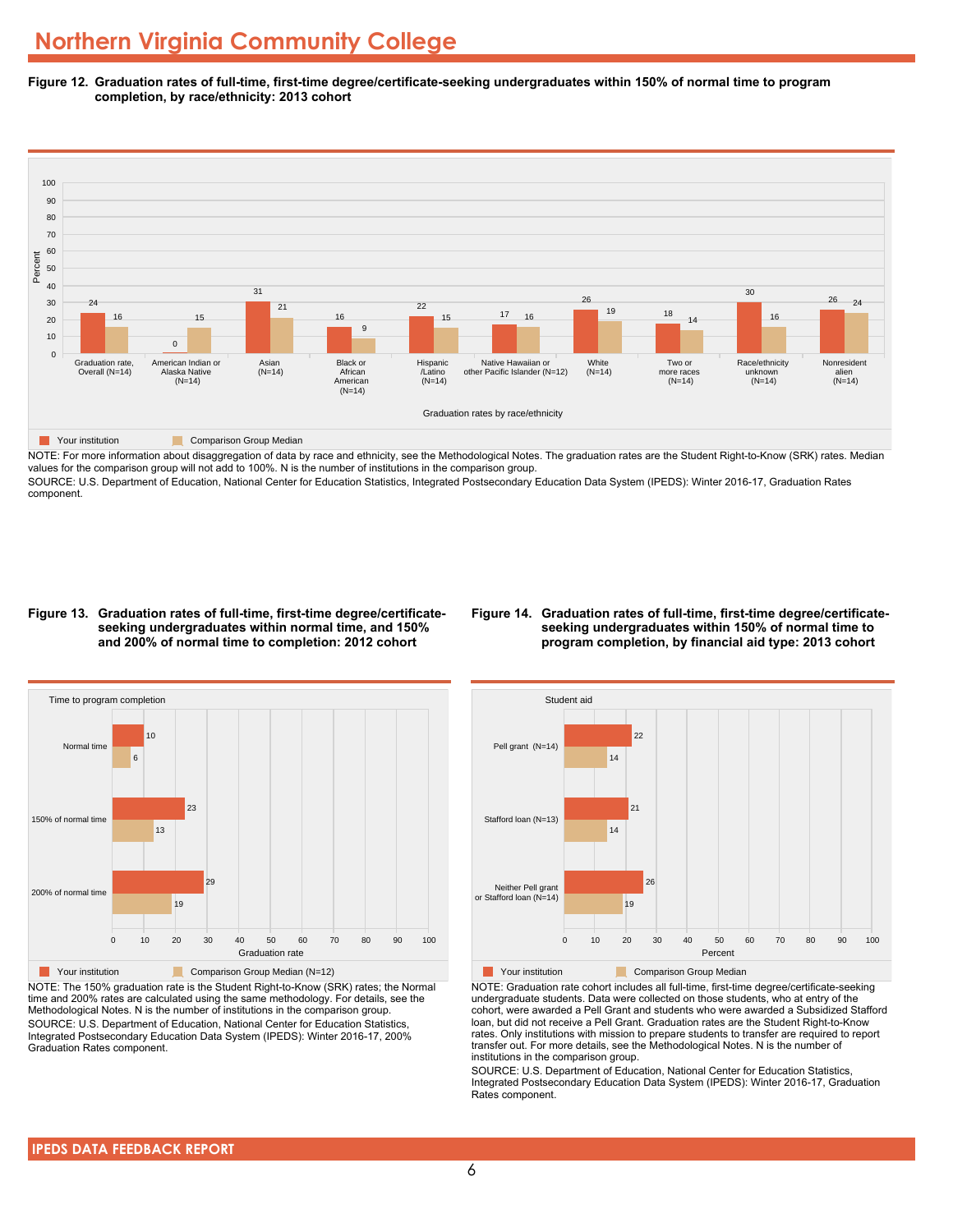#### **Figure 15. Award and enrollment rates of full-time, degree/certificate-seeking undergraduates after 8 years of entry, by prior postsecondary experience: 2008 cohort**



NOTE: Award and enrollment measures are measured from eight years after entering the institution into one of four degree/certificate-seeking undergraduate student cohort (First-time, full-time; First-time, part-time; Non-first-time, full-time; and Non-first-time, part-time). Academic reporting institutions report outcome data as of the institution's official fall reporting date or as of October 15, 2015. Program reporters determine the cohort with enrollment any time between September 1, 2007 and August 31, 2008. For more details, see the Methodological Notes. N is the number of institutions in the comparison group.

SOURCE: U.S. Department of Education, National Center for Education Statistics, Integrated Postsecondary Education Data System (IPEDS): Winter 2016-17, Outcome Measures component.

#### **Figure 16. Award and enrollment rates of part-time, degree/certificate-seeking undergraduates after 8 years of entry, by prior postsecondary experience: 2008 cohort**



NOTE: Award and enrollment measures are measured from eight years after entering the institution into one of four degree/certificate-seeking undergraduate student cohort (First-time, full-time; First-time, part-time; Non-first-time, full-time; and Non-first-time, part-time). Academic reporting institutions report outcome data as of the institution's official fall reporting date or as of October 15, 2015. Program reporters determine the cohort with enrollment any time between September 1, 2007 and August 31, 2008. For more details, see the Methodological Notes. N is the number of institutions in the comparison group.

SOURCE: U.S. Department of Education, National Center for Education Statistics, Integrated Postsecondary Education Data System (IPEDS): Winter 2016-17, Outcome Measures component.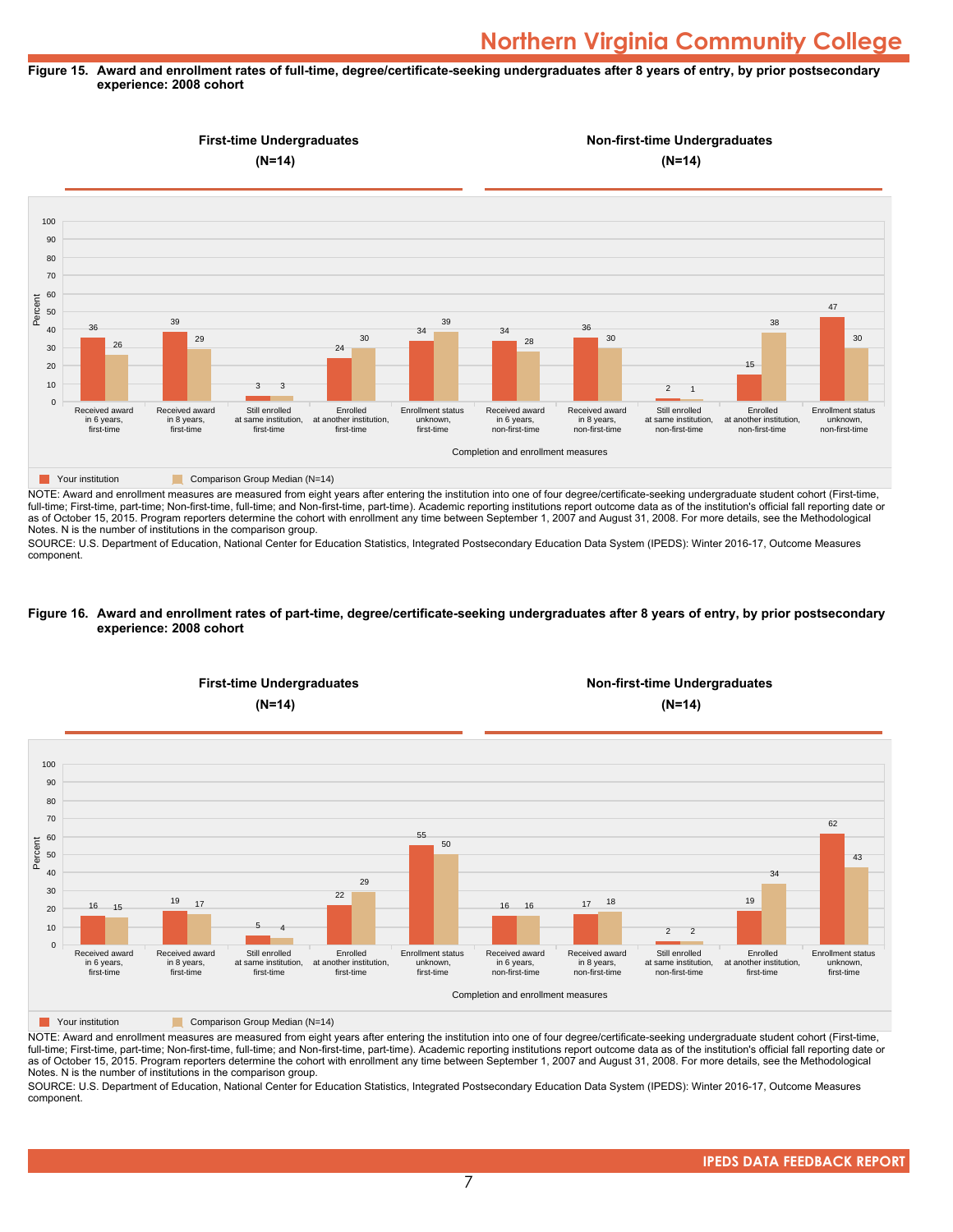**Figure 17. Percent distribution of core revenues, by source: Fiscal year 2016**



NOTE: The comparison group median is based on those members of the comparison group that report finance data using the same accounting standards as the comparison institution. For more information, see the Methodological Notes. N is the number of institutions in the comparison group.

SOURCE: U.S. Department of Education, National Center for Education Statistics, Integrated Postsecondary Education Data System (IPEDS): Spring 2017, Finance component.



\$0 \$1,000 \$2,000 \$3,000 \$4,000 \$5,000 \$6,000 Dollars per FTE

**Figure 18. Core expenses per FTE enrollment, by function: Fiscal year 2016**

# only. For details on calculating FTE enrollment and a detailed definition of core expenses, see the Methodological Notes. N is the number of institutions in the comparison group. SOURCE: U.S. Department of Education, National Center for Education Statistics, Integrated Postsecondary Education Data System (IPEDS): Fall 2016, 12-month Enrollment component and Spring 2017, Finance component.

NOTE: Expenses per full-time equivalent (FTE) enrollment, particularly instruction, may be inflated because finance data includes all core expenses while FTE reflects credit activity

**Table 7 Your institution** Comparison Group Median (N=14)

#### **Figure 19. Full-time equivalent staff, by occupational category: Fall 2016**



NOTE: Graduate assistants are not included. For calculation details, see the Methodological Notes. N is the number of institutions in the comparison group. SOURCE: U.S. Department of Education, National Center for Education Statistics, Integrated Postsecondary Education Data System (IPEDS): Spring 2017, Human Resources component.

#### **Figure 20. Average salaries of full-time instructional non-medical staff equated to 9-months worked, by academic rank: Academic year 2016-17**



NOTE: See Methodology Notes for more details on average salary. N is the number of institutions in the comparison group. Medians are not reported for comparison groups with less than three values.

SOURCE: U.S. Department of Education, National Center for Education Statistics, Integrated Postsecondary Education Data System (IPEDS): Spring 2017, Human Resources component.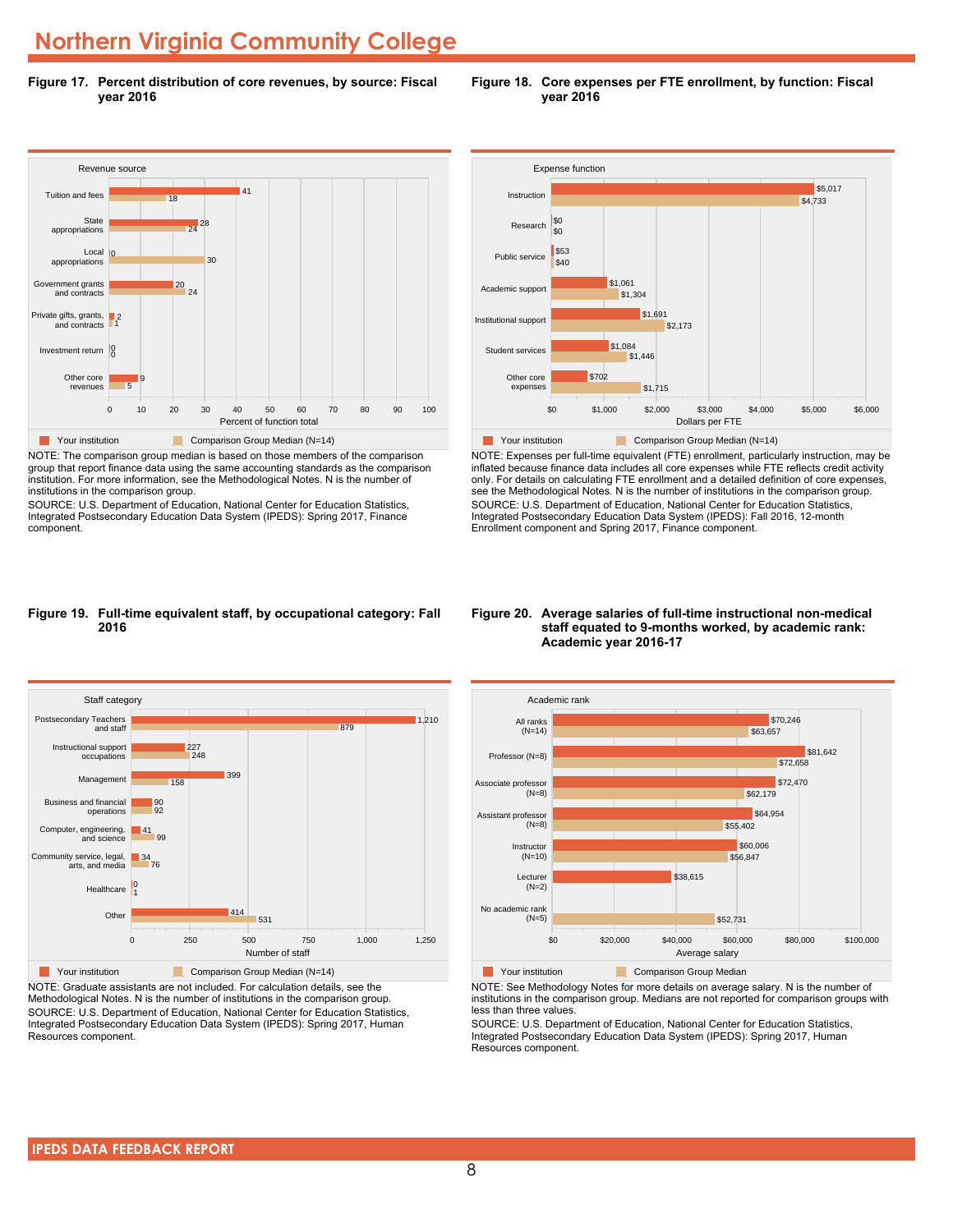# **METHODOLOGICAL NOTES**

### **Overview**

This report is based on data supplied by institutions to IPEDS during 2016-17 data collection year. Response rates exceeded 99% for most surveys. IPEDS First Look reports at <http://nces.ed.gov/pubsearch/getpubcats.asp?sid=010> provide some information on aggregate institutional responses.

# **Use of Median Values for Comparison Group**

This report compares your institution's data to the median value for the comparison group for each statistic shown in the figure. If more than one statistic is present in a figure, the median values are determined separately for each indicator or statistic. Medians are not displayed for comparison groups with fewer than three values. Where percentage distributions are presented, median values may not add to 100%. To access all the data used to create the figures included in this report, go to 'Use the Data' portal on the IPEDS website at this provided link (<http://nces.ed.gov/ipeds>).

### **Missing Statistics**

If a statistic is not reported for your institution, the omission indicates that the statistic is not relevant to your institution and the data were not collected. Not all notes may be applicable to your report.

# **Use of Imputed Data**

All IPEDS data are subject to imputation for total (institutional) and partial (item) nonresponse. If necessary, imputed values were used to prepare your report.

# **Data Confidentiality**

IPEDS data are not collected under a pledge of confidentiality.

# **Disaggregation of Data by Race/Ethnicity**

When applicable, some statistics are disaggregated by race/ethnicity. Data disaggregated by race/ethnicity have been reported using the 1997 Office of Management and Budget categories. Detailed information about the race/ethnicity categories can be found at <https://nces.ed.gov/ipeds/Section/Resources>.

#### **Cohort Determination for Reporting Student Financial Aid, Graduation Rates, and Outcome Measures**

Student cohorts for reporting Student Financial Aid and Graduation Rates data are based on the reporting type of the institution. For institutions that report based on an academic year (those operating on standard academic terms), student counts and cohorts are based on fall term data. Student counts and cohorts for program reporters (those that do not operate on standard academic terms) are based on unduplicated counts of students enrolled during a full 12-month period.

# **DESCRIPTION OF STATISTICS USED IN THE FIGURES**

# **Admissions (only for non-open-admissions schools)**

#### *Admissions and Test Score Data*

Admissions and test score data are presented only for institutions that do not have an open admission policy, and apply to first-time, degree/certificate-seeking undergraduate students only. Applicants include only those students who fulfilled all requirements for consideration for admission and who were notified of one of the following actions: admission, non-admission, placement on a wait list, or application withdrawn (by applicant or institution). Admitted applicants (admissions) include wait-listed students who were subsequently offered admission. Early decision, early action, and students who began studies during the summer prior to the fall reporting period are included. For customized Data Feedback Reports, test scores are presented only if scores are required for admission.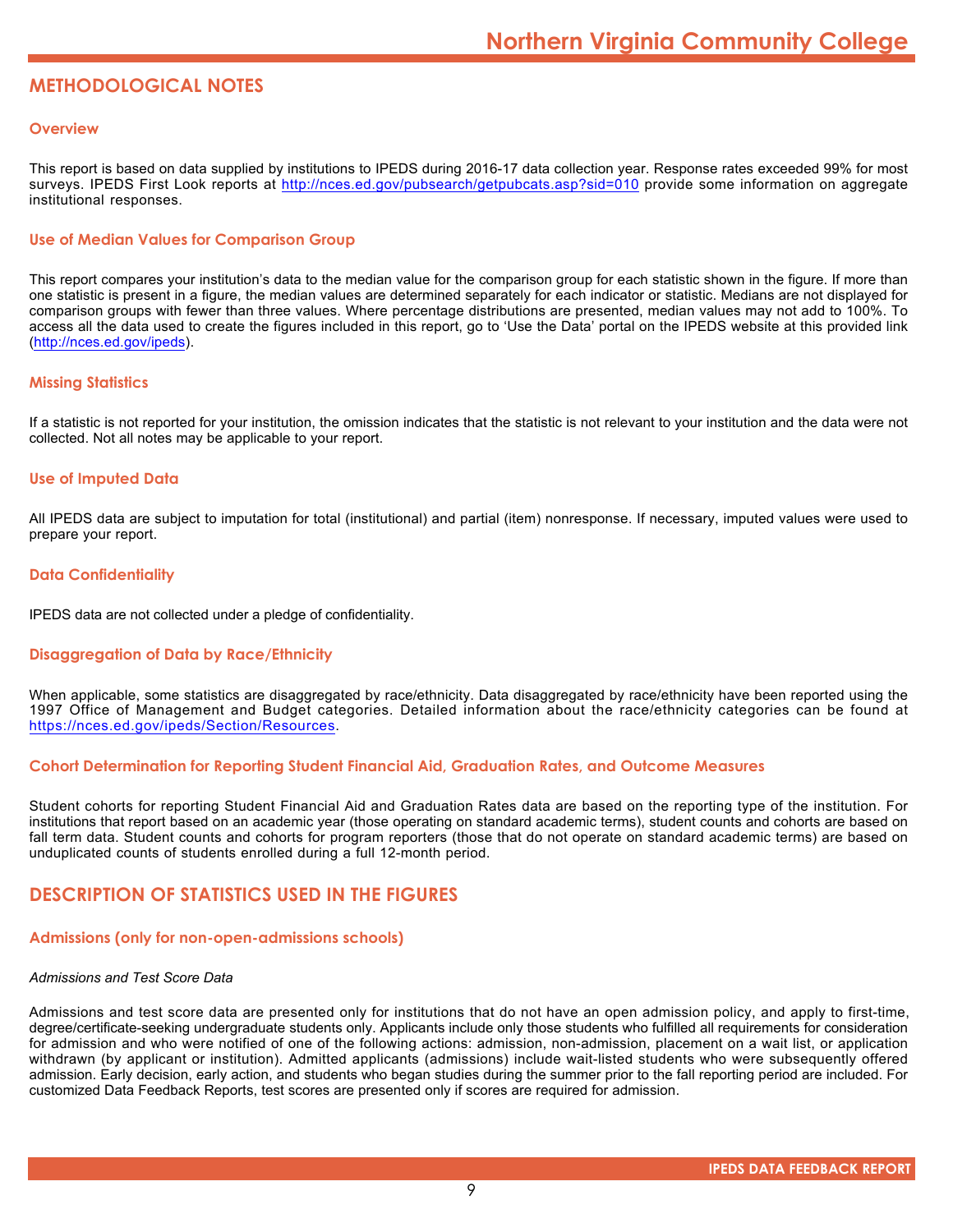# **Student Enrollment**

# *FTE Enrollment*

The full-time equivalent (FTE) enrollment used in this report is the sum of the institution's FTE undergraduate enrollment and FTE graduate enrollment (as calculated from or reported on the 12-month Enrollment component). Undergraduate and graduate FTE are estimated using 12-month instructional activity (credit and/or contact hours). See "Calculation of FTE Students (using instructional activity)" in the IPEDS Glossary at <https://surveys.nces.ed.gov/ipeds/VisGlossaryAll.aspx>.

# *Total Entering Undergraduate Students*

Total entering students are students at the undergraduate level, both full- and part-time, new to the institution in the fall term (or the prior summer term who returned in the fall). This includes all first-time undergraduate students, students transferring into the institution at the undergraduate level, and non-degree/certificate-seeking undergraduates entering in the fall. Only degree-granting, academic year reporting institutions provide total entering student data.

# **Charges and Net Price**

# *Average Institutional Net Price*

Average net price is calculated for full-time, first-time degree/certificate-seeking undergraduates who were awarded grant or scholarship aid from the federal government, state/local government, or the institution anytime during the full aid year. For public institutions, this includes only students who paid the in-state or in-district tuition rate. Other sources of grant aid are excluded. Average net price is generated by subtracting the average amount of federal, state/local government, and institutional grant and scholarship aid from the total cost of attendance. Total cost of attendance is the sum of published tuition and required fees, books and supplies, and the average room and board and other expenses.

For the purpose of the IPEDS reporting, aid awarded refers to financial aid that was awarded to, and accepted by, a student. This amount may differ from the aid amount that is disbursed to a student.

# **Retention, Graduation Rates, and Outcome Measures**

# *Graduation Rates and Transfer-out Rate*

Graduation rates are those developed to satisfy the requirements of the Student Right-to-Know Act and Higher Education Act, as amended, and are defined as the total number of individuals from a given cohort of full-time, first-time degree/certificate-seeking undergraduates who completed a degree or certificate within a given percent of normal time to complete all requirements of the degree or certificate program; divided by the total number of students in the cohort of full-time, first-time degree/certificate-seeking undergraduates minus any allowable exclusions. Institutions are permitted to exclude from the cohort students who died or were totally and permanently disabled; those who left school to serve in the armed forces or were called up to active duty; those who left to serve with a foreign aid service of the federal government, such as the Peace Corps; and those who left to serve on an official church mission.

A further extension of the traditional Graduation Rates (GR) component which carries forward 100% and 150% graduation rates data previously reported in the GR component is the Graduation Rates 200% (GR200) component, which request information on any additional completers and exclusions from the cohort between 151% and 200% normal time for students to complete all requirements of their program of study.

Transfer-out rate is the total number of students from the cohort who are known to have transferred out of the reporting institution (without earning a degree/award) and subsequently re-enrolled at another institution within the same time period; divided by the same adjusted cohort (initial cohort minus allowable exclusions) as described above. Only institutions with a mission that includes providing substantial preparation for students to enroll in another eligible institution are required to report transfers out.

#### *Retention Rates*

Retention rates are measures at which students persist in their educational program at an institution, expressed as a percentage. For fouryear institutions, this is the percentage of first-time bachelors (or equivalent) degree-seeking undergraduates from the previous fall who are again enrolled in the current fall. For all other institutions this is the percentage of first-time degree/certificate-seeking students from the previous fall who either re-enrolled or successfully completed their program by the current fall. The full-time retention rate is calculated using the percentage of full-time, first-time degree/certificate-seeking undergraduates, while the part-time rate is calculated using the percentage of part-time, first-time degree/certificate-seeking undergraduates.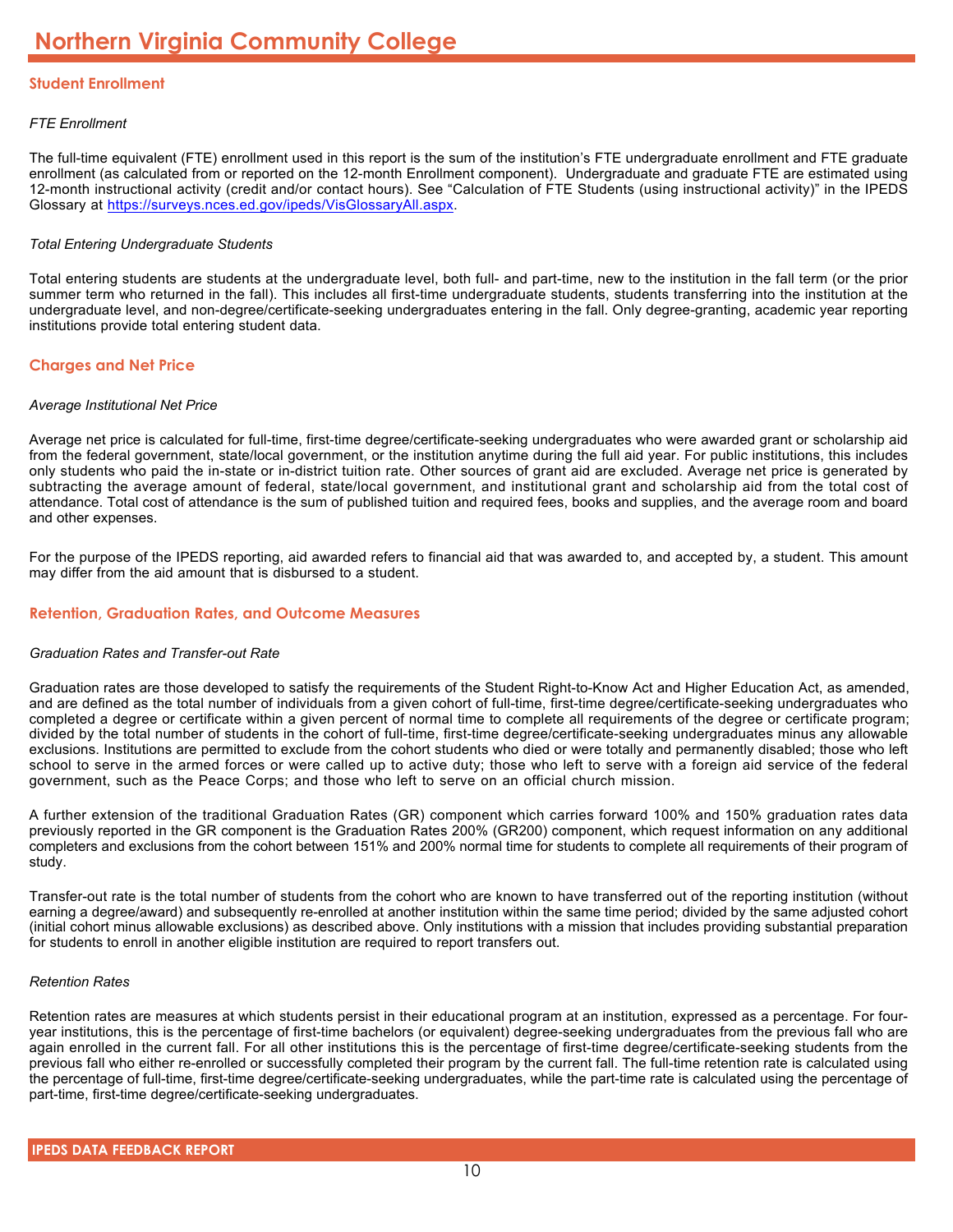#### *Outcome Measures Data*

Alternative measures of student success are reported by degree-granting institutions to describe the outcomes of degree/certificate-seeking undergraduate students who are not only first-time, full-time students, but also part-time attending and non-first-time (transfer-in) students. These measures provide the 6-year and 8-year award-completion rates after entering an institution, which is calculated by dividing the number of total awards at 6- or 8-year status points divided by the adjusted cohort. The initial cohort can be revised and take allowable exclusions resulting in an adjusted cohort. The type of award is not reported, but institutions report the first award earned by the student at each status point. For students who did not earn an undergraduate award after 8-years of entry, the enrollment statuses are reported as either still enrolled at the institution, subsequently transferred out of the institution, or status unknown. Unlike the Graduation Rates data, all reporting institutions must report on their transfer outs regardless if the institution has a mission that provides substantial transfer preparation.

#### **Finance**

#### *Core Revenues*

Core revenues for public institutions reporting under GASB standards include tuition and fees; government (federal, state, and local) appropriations and operating and nonoperating grants/contracts; private gifts, grants, and contracts (private operating grants/contracts plus gifts and contributions from affiliated entities); sales and services of educational activities; investment income; other operating and nonoperating sources; and other revenues and additions (capital appropriations and grants and additions to permanent endowments). "Other core revenues" include federal appropriations, sales and services of educational activities, other operating and nonoperating sources, and other revenues and additions.

Core revenues for private, not-for-profit institutions (and a small number of public institutions) reporting under FASB standards include tuition and fees; government (federal, state, and local) appropriations and grants/contracts; private gifts, grants/contracts (including contributions from affiliated entities); investment return; sales and services of educational activities; and other sources (a generated category of total revenues minus the sum of core and noncore categories on the Finance component). "Other core revenues" include government (federal, state, and local) appropriations, sales and services of educational activities, and other sources.

Core revenues for private, for-profit institutions reporting under FASB standards include tuition and fees; government (federal, state, and local) appropriations and grants/contracts; private grants/ contracts; investment income; sales and services of educational activities; and other sources (a generated category of total revenues minus the sum of core and noncore categories on the Finance component). "Other core revenues" include government (federal, state, and local) appropriations and other sources.

At degree-granting institutions, core revenues exclude revenues from auxiliary enterprises (e.g., bookstores and dormitories), hospitals, and independent operations. Non-degree-granting institutions do no report revenue from auxiliary enterprises in a separate category, and thus may include these amounts in the core revenues from other sources.

#### *Core Expenses*

Core expenses include expenses for instruction, research, public service, academic support, institutional support, student services, grant aid/scholarships and fellowships (net of discounts and allowances), and other functional expenses (a generated category of total expense minus the sum of core and noncore functions on the Finance component). Expenses for operation and maintenance of plant, depreciation, and interest are allocated to each of the other functions. Core expenses at degree-granting institutions exclude expenses for auxiliary enterprises (e.g., bookstores and dormitories), hospitals, and independent operations. Non-degree-granting institutions do not report expenses for auxiliary enterprises in a separate category and thus may include these amounts in the core expenses as other expenses. "Other core expenses" is the sum of grant aid/scholarships and fellowships and other expenses.

#### *Endowment Assets*

Endowment assets, for public institutions under GASB standards, and private, not-for-profit institutions under FASB standards, include gross investments of endowment funds, term endowment funds, and funds functioning as endowment for the institution and any of its foundations and other affiliated organizations. Private, for-profit institutions under FASB do not hold or report endowment assets.

#### *Salaries and Wages*

Salaries and wages for public institutions under GASB standards and private (not-for-profit and for-profit) institutions under FASB standards, include amounts paid as compensation for services to all employees regardless of the duration of service, and amounts made to or on behalf of an individual over and above that received in the form of a salary or wage.